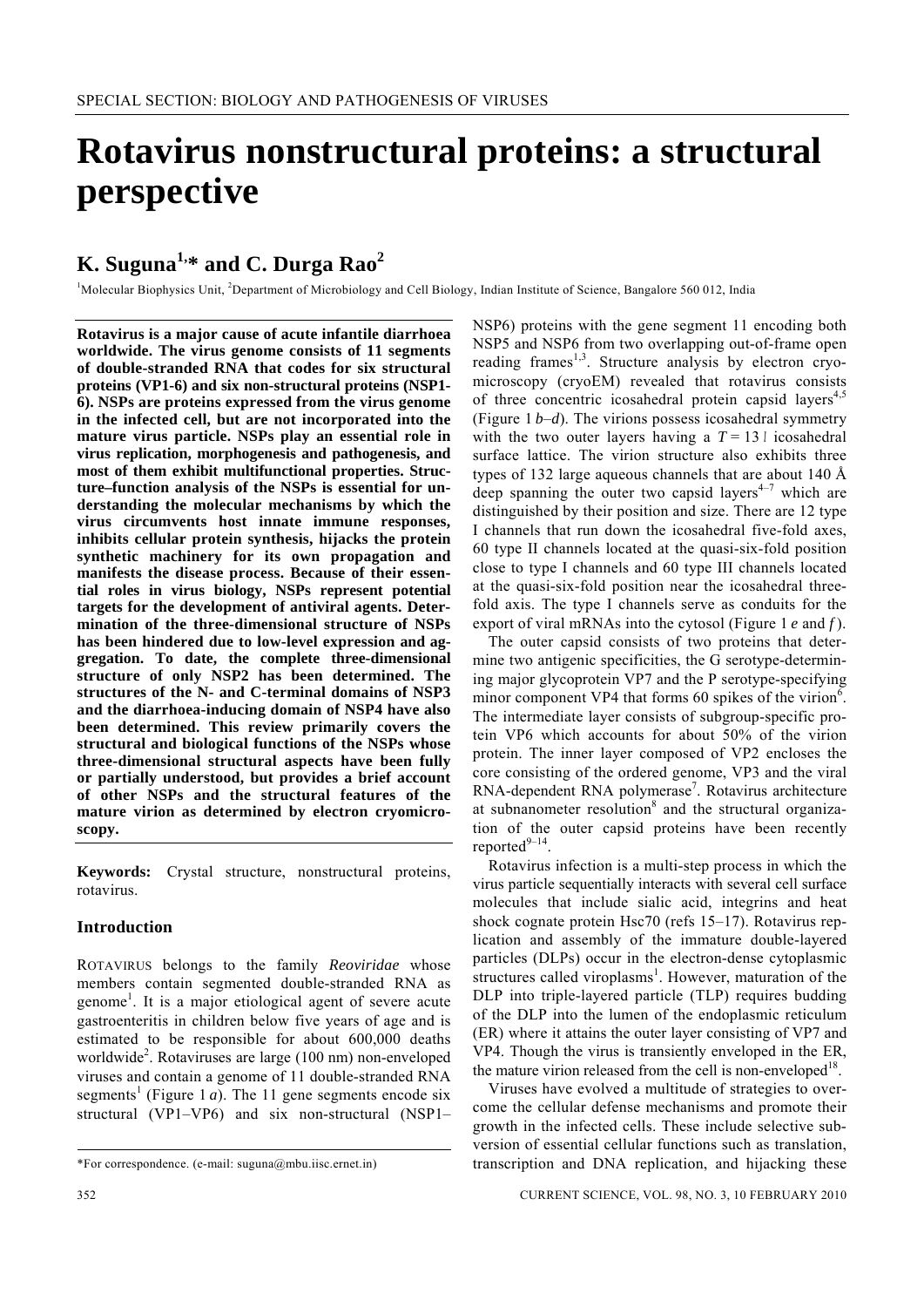

Figure 1. Rotavirus architecture as determined by electron cryomicroscopy. *a*, Polyacrylamide gel showing the 11 dsRNA segments and their protein coding assignments. *b*, Cryo-EM reconstruction of rotavirus triple-layered particle (TLP). The outer capsid proteins VP4 and VP7 are shown in orange and yellow respectively. *c*, A cutaway representation of the TLP showing the three capsid layers. The intermediate layer consisting of VP6 is shown in blue and the inner layer of VP2 is shown in green. *d*, Schematic depiction of the core showing the RNA as conical spirals surrounding the transcriptase (red) anchored to the VP2 layer at the five-fold axes. *d* and *e*, Cryo-EM reconstruction model of the transcriptionally active DLP showing release of the transcribed RNA through channels located at the five-fold vertex. Figure reproduced from Jayaram *et al*. (2004) with permission from B. V. Prasad.

processes for its own advantage by manipulation of key cellular factors by proteolytic cleavage or modification, suppression of antiviral innate immune responses and altering the intracellular environment conducive for virus growth. Structural proteins determine the virion architecture, host and cellular tropism, antigenic specificities and pathogenicity whereas the non-structural proteins play crucial roles in selective modification and directing essential cellular processes for viral protein synthesis and replication leading to pathogenesis. Understanding the structure and function of NSPs is important as they could serve as potential targets for intervention against viral diseases.

 Of the six non-structural proteins encoded by the viral genome, the complete three-dimensional structure of only one protein NSP2 has been determined. Whereas the structure of NSP3 has been determined in two parts; the central tetrameric coiled coil region of NSP4 containing the diarrhoea-inducing, VP4- and  $Ca<sup>2+</sup>$ -binding domains has been determined. Poor expression, aggregation and insolubility of the recombinant NSPs hindered their crystallization. In this review, we primarily focus on the structural and functional aspects of the rotavirus NSPs

whose three-dimensional structural features have been fully or partially understood, but provide only a brief description of the properties of other NSPs.

 NSP1, encoded by genome segment 5, is least conserved among the strains and contains cysteine–histidinerich zinc-binding domain<sup>19</sup>. It was recently shown to function as E3 ubiquitin ligase and mediate suppression of cellular innate immune responses by targeting interferon regulatory factors IRF3, IRF5 and IRF7 to proteasome-mediated degradation<sup>20–23</sup>. It also inhibits NF<sub>KB</sub> activation by preventing the degradation of inhibitor of  $\kappa$ B ( $\kappa$ B $\alpha$ ) through proteasome-mediated degradation of the  $\beta$ -transducin repeat containing protein ( $\beta$ -TrCP), a component of the E3 ubiquitin ligase complex<sup>23</sup>. NSP1 from different strains differ in their abilities to suppress innate immune responses and hence influence the replication efficiency of the virus in the infected cell<sup>24</sup>. Thus, mutants of NSP1 are viable but replicate slowly<sup>25</sup>.

 NSP5, the major product coded by segment 11, is a 20 kDa polypeptide that undergoes phosphorylation and glycosylation yielding isoforms ranging in size from 26 to  $37 \text{ kDa}^{26-29}$ . It is a serine–threonine-rich protein and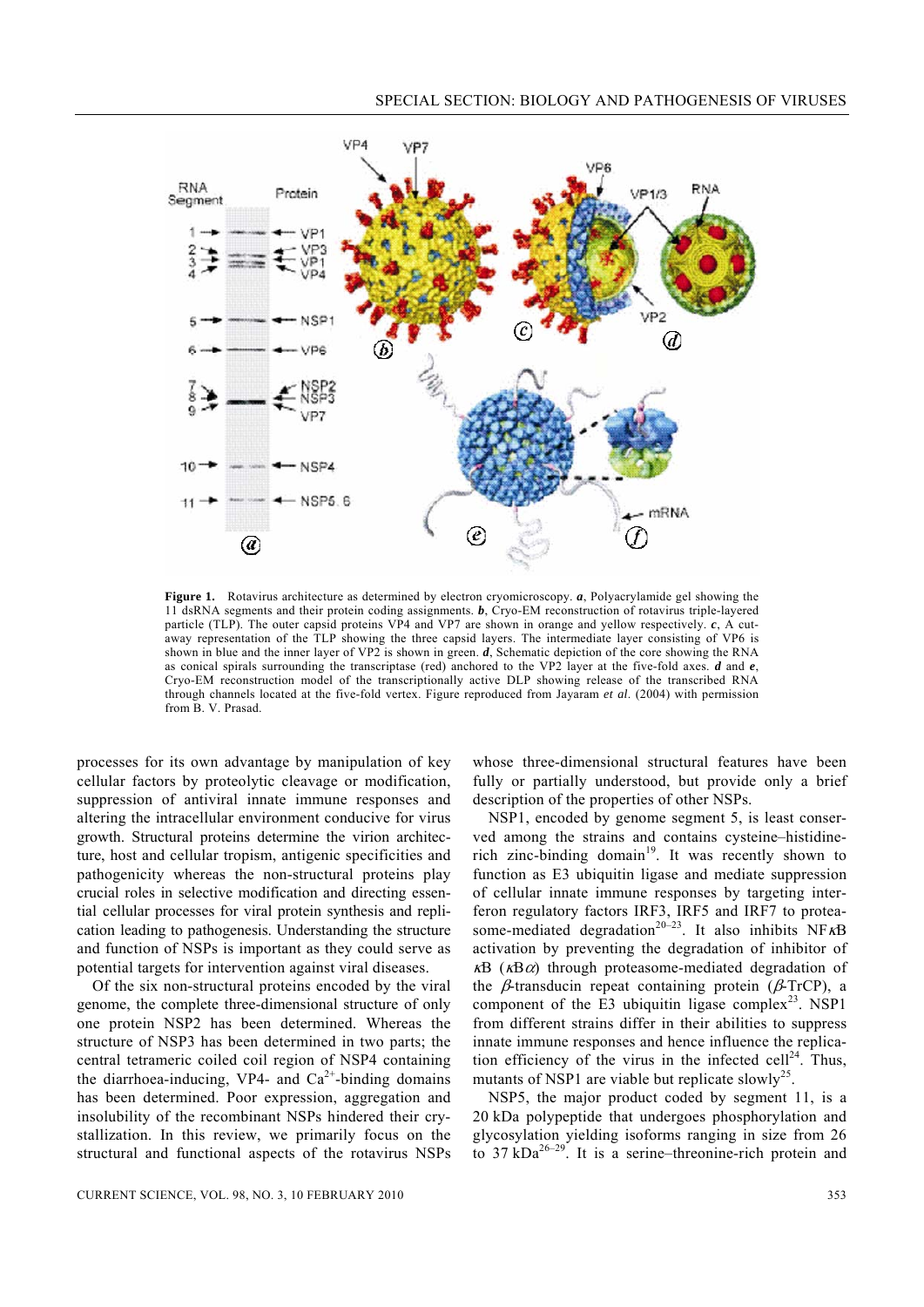contains target sites for multiple cellular kinases. However, the cellular kinases that are required for its phosphorylation have yet to be identified. NSP5 appears to undergo hyperphosphorylation and dephosphorylation, and the hyperphosphorylated forms are found in the insoluble viroplasm fractions $^{30,31}$ . Its phosphorylation is modulated by interaction with other non-structural protein NSP2 (ref. 31). It also possesses ATPase activity<sup>32</sup>. NSP5 interacts with NSP2 and the two proteins are the major components of the viroplasm structures in the infected cell $^{33}$ . It also interacts with NSP6 (ref. 34), the viral RNAdependent RNA polymerase VP1 (ref. 35) and the inner capsid protein VP2 (ref. 36). Using RNA interference, NSP5 was shown to be essential for virus replication and encapsidation $37,38$ . The C-terminal region binds calcium and the C-terminal 68 residues appear to direct NSP5 hyperphosphorylation, insolubility and calcium-dependent viroplasm-like structure formation $39$ .

 NSP6 is a minor product encoded by an alternative open reading frame in gene segment 11 which is out-offrame with that of NSP5 (ref. 3). NSP6 interacts with NSP5 (ref. 34). The biological function of NSP6 in the infected cell is yet to be elucidated.

## **NSP3**

Efficient initiation of translation of most cellular mRNAs requires circularization of the mRNA mediated by bringing together of the translation initiation factor eIF-4E bound to the cap structure at the  $5'$  end and the poly $(A)$ binding protein (PABP) bound to the poly(A) tail at the 3′ end by the scaffold protein eIF-4 $G^{40-43}$ . Rotavirus mRNAs lack a  $poly(A)$  tail but instead contain a consensus sequence at their  $3'$  ends<sup>1</sup>. NSP3 is a sequence-specific RNA binding protein and binds the tetranucleotide sequence that is conserved at the 3′ ends of all rotaviral mRNAs44,45. NSP3 interacts at the same site on eIF-4GI as that is used by  $PABP^{46,47}$ . NSP3 also interacts with RoXaN, a cellular protein of unknown function, and mediates nuclear localization of PABP-C1 in rotavirusinfected cells<sup>48,49</sup>. This competition between NSP3 and PABP for eIF-4G1 was believed to facilitate virus RNA translation and shut-off of host protein synthesis<sup>46,50,51</sup>. However, recent studies indicate that NSP3 is not required for viral RNA translation, but could be important for inhibition of cellular mRNA translation<sup>52</sup>. NSP3 has also been implicated in the extraintestinal spread of the virus in the infected host<sup>53,54</sup>, but the mechanism is not understood.

 NSP3 is a 36 kDa protein encoded by genome segment 7 (refs 55, 56). The protein occurs as a dimer and consists of two separable domains with the N-terminal RNAbinding domain consisting of residues 1–170 and the eIF-4G1-interacting domain formed by the last 107 residues of the C-terminus. These two domains are separated by the dimerization domain lying between amino acids 150 and 206 (ref. 47). The crystal structures of the RNA-binding and eIF-4G1-interacting domains of NSP3 from Simian rotavirus strain SA11 have been determined separately $57,58$ and that of the region corresponding to residues 165–205 of the dimerization domain is yet to be determined.

 Crystal structure of the N-terminal RNA-binding domain of NSP3 (NSP3-N) was determined at a resolution of 2.45 Å in complex with a hexanucleotide<sup>57</sup> (Figure 2). The heart-shaped homodimer of NSP3-N (residues 4– 164) is formed by intertwining of the two subunits with structurally similar N-terminal segments but rather dissimilar C-terminal segments. The crystal structure revealed that the mRNA binding takes place in the deep cleft formed at the extensive dimeric interface which is largely polar in nature. Five bases (5′-U-G-A-C-C-3′) are visible in the electron density. One end of the cleft where the 3′-terminal nucleotide binds is completely blocked thus preventing any internal mRNA binding. NSP3-N is involved in extensive hydrogen bonds, van der Waals contacts, salt bridges, stacking and water bridges with the consensus tetranucleotide segment at the 3′ end of the ligand. Involvement of all the 2′-hydroxyl groups of these four nucleotides in hydrogen bonds with the protein suggests the preference of RNA sequence to that of DNA. Though NSP3-N exists in dimeric state both in native and mRNA-bound forms, mRNA binding was shown to increase its stability.

 The structure of the C-terminal domain of NSP3 (NSP3- C) in complex with a 30 residue fragment of elF-4G (residues 132–160) that also interacts with PABP was determined at  $2.38 \text{ Å}$  resolution<sup>58</sup>. NSP3-C (residues 206–315) is a symmetric homodimer with a rod-like structure having two identical binding sites for elF-4G at the dimeric interface (Figure 3). The binding pockets have predominantly hydrophobic character. Each subunit has  $3\alpha$  helices and a terminal  $\beta$ -strand which forms a 3-stranded



Figure 2. Dimer of NSP3-N with bound RNA (pdb code: 1knz).

354 CURRENT SCIENCE, VOL. 98, NO. 3, 10 FEBRUARY 2010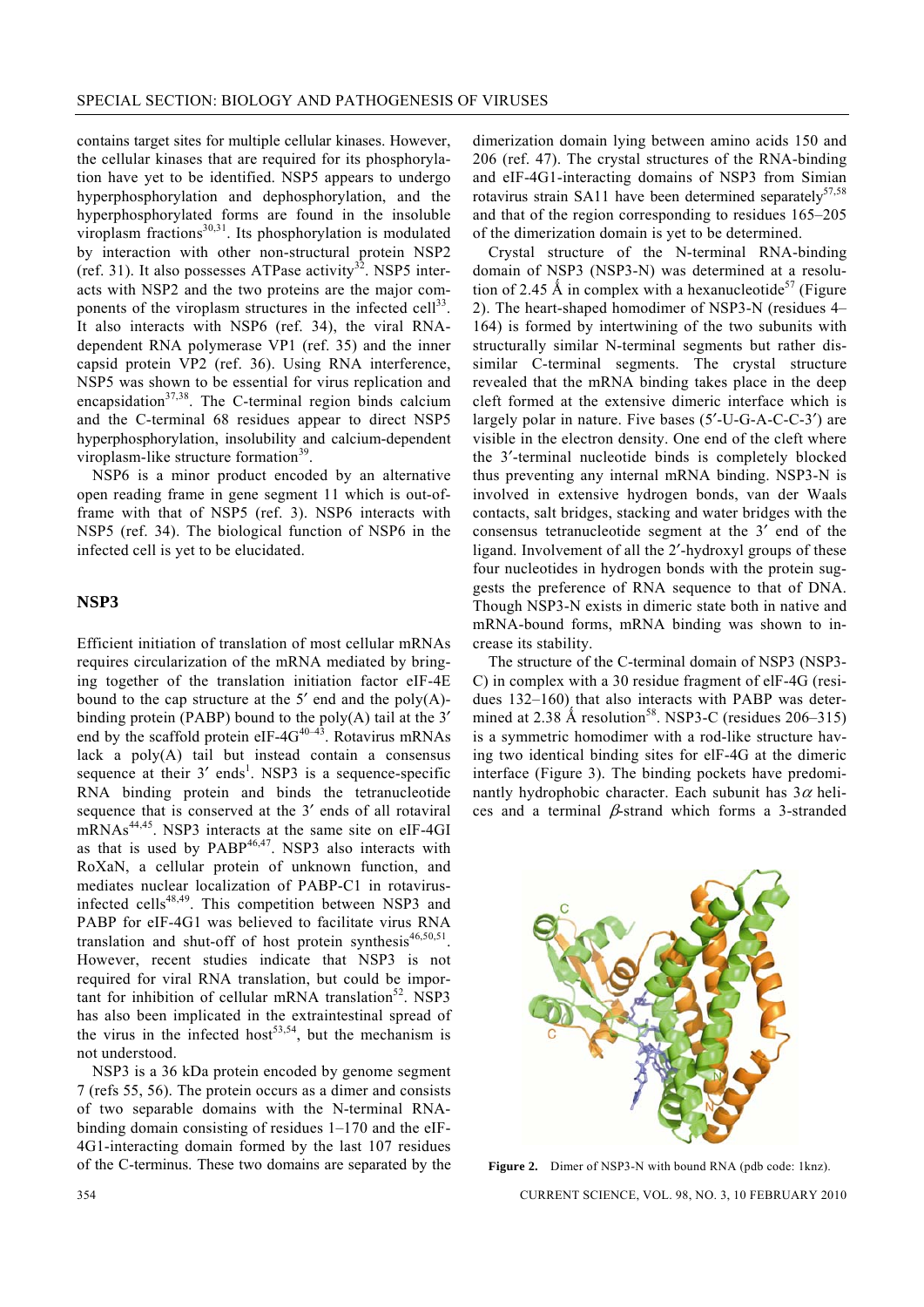$\beta$ -sheet with the two N-terminal strands of the elF-4G fragment. Both NSP3-N and NSP3-C use dimerization as a strategy for the creation of a highly specific binding sites with high affinity. The structure of these complexes provides valuable insights into the mechanism by which NSP3 preferentially recognizes the conserved sequence at the 3′ end of the viral mRNA and competes with PABP for binding to the same site on the translational initiation factor eIF-4G leading to hijacking of the host cell translation machinery for selective translation of viral  $mRNAs<sup>51</sup>$ .

#### **NSP2**

The 35-kDa NSP2 is a major component of virus replicase complexes<sup>59</sup> and along with NSP5 forms viroplasm structures that are sites of viral RNA replication, packaging and assembly<sup>1</sup>. Co-expression of NSP2 and NSP5 in uninfected cells results in upregulation of NSP5 hyperphosphorylation and formation of viroplasm-like structures $^{31,60}$ . NSP2 possesses single-stranded RNA binding<sup>61</sup> nucleic acid helix destabilizing and  $Mg^{2+}$ -dependent nucleoside triphosphatase (NTPase)<sup>62</sup>, nucleoside diphosphate kinase (NDP kinase) $^{63}$  and RNA triphosphatase  $(RTPase)^{64}$  properties. NSP2 can catalyse the removal of

the  $\gamma$  phosphate from either RNA or NTP, but RNA is a better substrate. It is proposed that NTPase and the associated NDP kinase activities promote the conversion of spent NDPs into NTPs within the viroplasms $<sup>64</sup>$ . In pres-</sup> ence of RNA, because of the low Km value of its RTPase activity, it is thought to switch to an alternative activity linked to RNA replication, translocation and packaging.

 The biological unit of this highly basic protein is a doughnut-shaped octamer formed by tail–tail interaction of two tetramers. In the crystal structure of NSP2 from group A and group C rotaviruses determined at a resolution of 2.6 Å and 2.2 Å, the octamer is formed by the crystallographic 422 symmetry<sup>65,66</sup> (Figure 4). Each monomer in the asymmetric unit consists of two domains: the N-terminal domain with a new fold and the C-terminal domain with a histidine-triad (HIT)-like fold observed in the active site of cellular nucleotidyl hydrolases (Figure 5). A 25 Å-deep and 30 Å-wide cleft lies between these two domains which are separated by a 10 residue loop. Nucleoside triphosphate-binding sites are located on either side of the groove (Figure 5).

 The C-terminal domain of NSP2, though structurally similar to the HIT family proteins, lacks the typical signature HIT motif (HxHxHxx: the second H is the catalytic residue and x is a hydrophobic residue), but exhibits a HIT-like motif  $(H^{221} - G - (K/H) - X - H^{225} - X - R)$  responsible for binding and hydrolysis of NTPs<sup>64,65</sup>. Other striking differences are that HIT proteins function as dimers and hydrolyse at the  $\alpha$ -phosphate, whereas NSP2 is an octamer and hydrolyses at the γ-phosphate. His225 of NSP2 has been identified as the catalytic residue by a comparison with the structure of PKCI (protein kinase C



**Figure 3.** Dimer of NSP3-C (cyan and green) in complex with elF-4G fragment (pink and yellow) (pdb code: 1lj2).

**Figure 4.** NSP2 octamer viewed down the four-fold axis. Subunits are shown in different colours (pdb code: 1l9v).

CURRENT SCIENCE, VOL. 98, NO. 3, 10 FEBRUARY 2010 355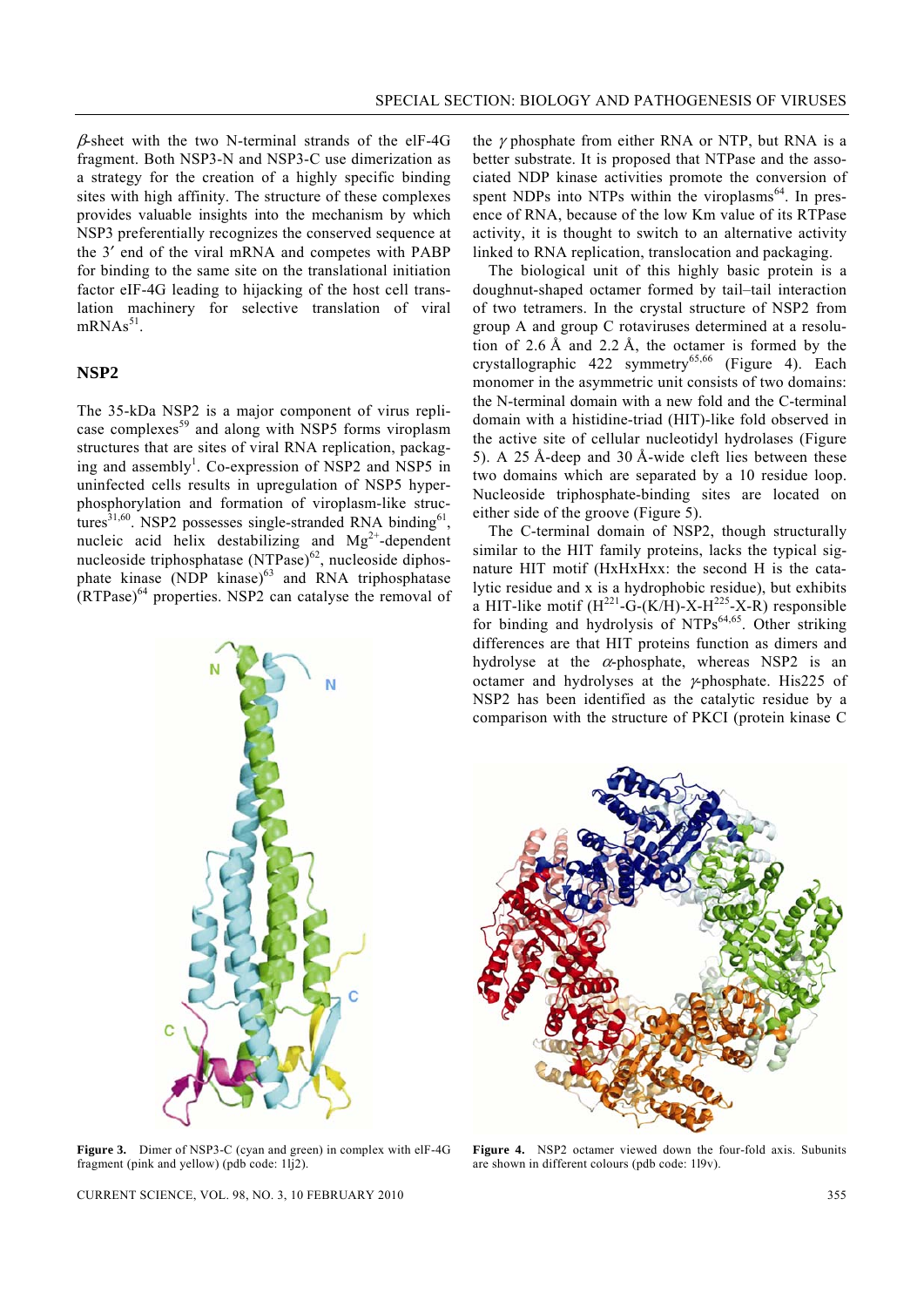interacting protein). This study suggests that the hydrolytic mechanism of NSP2 is significantly different from that of cellular enzymes. The four grooves lined predominantly with basic residues that extend across the octamer surface function as the ssRNA-binding regions<sup>65,67</sup>.

 Structural studies on the complexes of NSP2 and the H225A mutant with nucleotide analogues not only provided many interesting details of the mode of nucleotide binding and catalytic mechanism but also revealed the nucleoside diphosphate kinase-like activity of NSP2 which was not reported before $63$ .

### **NSP4**

NSP4, encoded by genome segment 10, is a 175 amino acid long-multifunctional protein, and is essential for virus morphogenesis and pathogenesis<sup>1</sup>. It is the first virus-encoded enterotoxin to be identified<sup>68</sup>. It exists in multiple forms in the infected cell. The full-length protein is anchored in the ER through the N-terminal hydrophobic domains and the C-terminal region of about 131 residues attains cytoplasmic orientation<sup>69,70</sup> (Figure 6). It contains an uncleaved signal sequence at the N-terminus followed by three hydrophobic domains H1–H3 (Figures 6 and 7). The region from residue 45 to 175 constitutes the cytoplasmic tail (CT) that exhibits all the known important biological properties associated with the protein



**Figure 5.** A subunit of NSP2. N- and C-terminal domains are shown in different colours (pdb code: 1l9v).

which include intracellular calcium mobilization $68,71$ membrane permeabilization<sup>72,73</sup>, Ca<sup>2+</sup>- and VP4-binding<sup>1</sup>, double-layered particle-binding<sup>74–77</sup> and diarrhoea induction in newborn mouse pups<sup>68,78,79</sup> (Figure 7). The region encompassing H3 to residue 137 exists as an  $\alpha$ -helical tetrameric coiled coil domain (CCD) whereas the C-terminal region is highly flexible<sup>77,79</sup>. Though NSP4 was considered to be a tetramer<sup>1,80</sup>, our studies demonstrated that the CT forms highly ordered multimeric structures with both the N-terminal amphipathic helix (residues 73–85) and the extreme C-terminus being important for multimerization<sup>79</sup>. Our results also showed that the multimerizing abilities differed widely among NSP4s from different strains (unpublished results). The flexible C-terminus is also an important determinant of the biological functions of the protein $81$ . A secreted form of NSP4 containing residue 112–175 has also been identified that exhibited diarrhoea-inducing ability similar to that of full-length protein<sup>82</sup>. A synthetic peptide corresponding to residues 114–135 also exhibited diarrhoeainducing activity, but was about 100-fold less efficient than the full-length protein<sup>68</sup>. Because of the multimerization properties of the CT and the highly flexible nature of the C-terminus, the complete CT was not amenable for crystallization<sup>81,83,84</sup>. Solution of the structure of the cytoplasmic domain of NSP4 should throw light on its diverse functions.

 Though the structure of a synthetic peptide that contains residues  $95-137$  of NSP4 was reported<sup>85</sup>, we were successful in crystallizing the 95–145 residue segment of the recombinant protein from a number of different viral strains $83,84$  (Figure 8). Two of these structures showed a tetrameric coiled-coil, calcium-binding domain similar to the one observed in the synthetic peptide<sup>84</sup>. The domain is formed by four parallel  $\alpha$ -helices with a calcium ion located inside the helical bundle coordinating with four Gln and two Glu side chains. The extra C-terminal residues corresponding to the inter-species variable region could not be located in the electron density in spite of the resolution of one of the structures being 1.7 Å, indicating the



Figure 6. Schematic representation of the ER-anchored NSP4 and its role in the budding of DLP into the ER lumen during morphogenesis of DLP into mature triple-layered particle.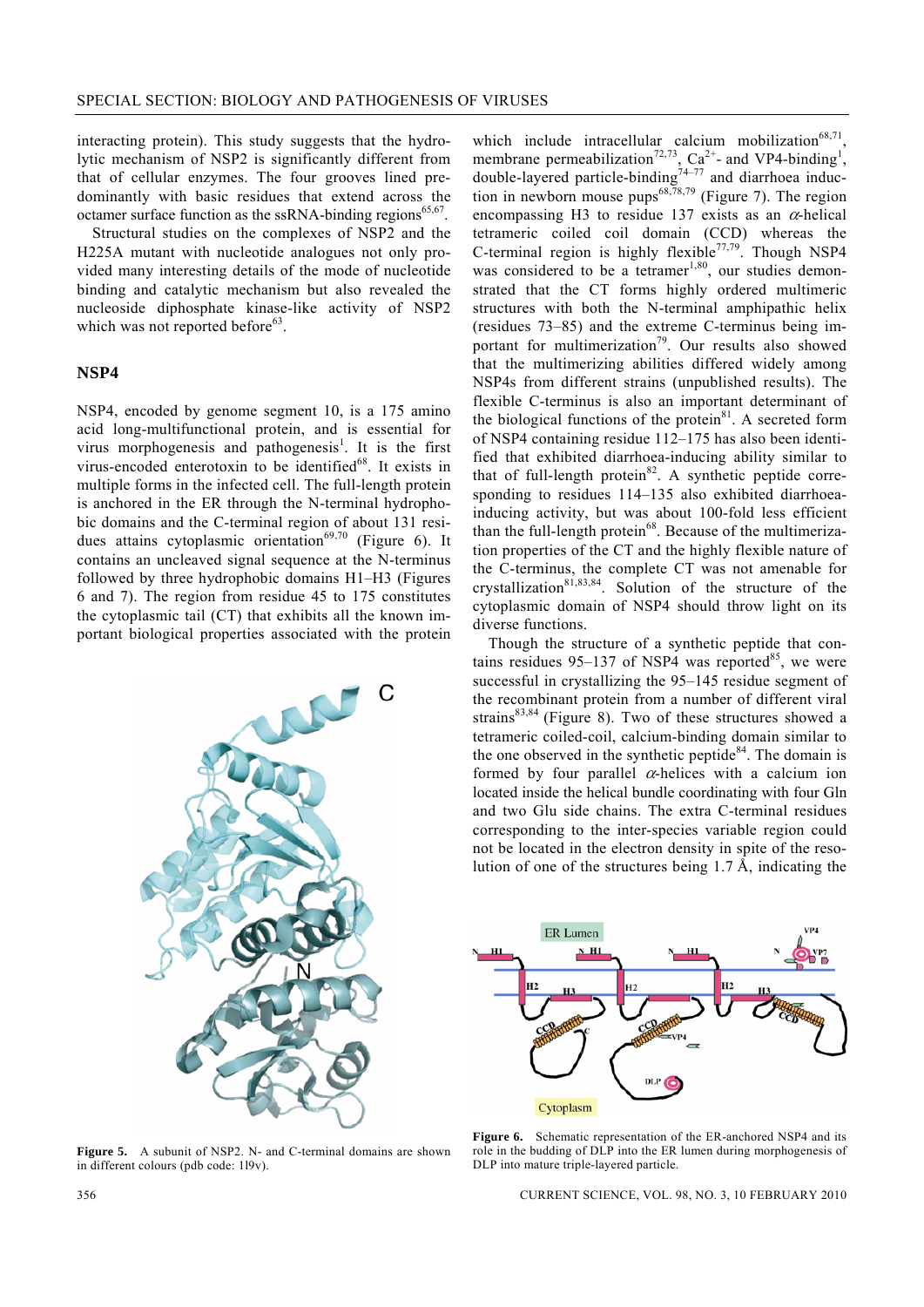

Figure 7. Schematic representation of the different domains of rotavirus NSP4.



**Figure 8.** Two views of the tetrameric coiled-coil structure of NSP4 (pdb code:2o1k). The two dimers (one shown in grey and the other in colour) are related by a two-fold rotation.

inherent flexibility of this region. The tetramer is formed by a two-fold rotation of a dimer having two chains related by an angle of rotation of 81°. Differences between the structures of the recombinant protein segments and the synthetic peptide are confined to a few residues at the C-terminus of the helix and in crystal packing owing to the extra residues present in the recombinant proteins  $84,85$ . Our recent studies on NSP4 from other strains indicate considerable variation in their oligomeric states and it would be of interest to investigate if the structural differences correlate with differences in biological activities.

- 1. Estes, M. K. and Kapikian, A. Z., Rotaviruses. In *Fields Virology* (eds Knipe, D. M. and Howley, P. E.), Wolters Kluwer-Lippincott Williams and Wilkins, Philadelphia, 2007, 5th edn, pp. 1917– 1974.
- 2. Parashar, U. D., Gibson, C. J., Breese, J. S. and Glass, R. I., Rotavirus and severe childhood diarrhea. *Emerg. Infect. Dis*., 2006, **12**, 304–306.
- 3. Mattion, N. M., Mitchell, D. B., Both, G. W. and Estes, M. K., Expression of rotavirus proteins encoded by alternative open reading frames of genome segment 11. *Virology*, 1991, **181**, 295– 304.
- 4. Prasad, B. V., Wang, G. J., Clerx, J. P. and Chiu, W., Threedimensional structure of rotavirus. *J. Mol. Biol*., 1988, **199**, 269– 275.
- 5. Jayaram, H., Estes, M. K. and Prasad, B. V., Emerging themes in rotavirus cell entry, genome organization, transcription and replication. *Virus Res*., 2004, **101**, 67–81.
- 6. Shaw, A. L., Rothnagel, R., Chen, D., Ramig, R. F., Chiu, W. and Prasad, B. V., Three-dimensional visualization of the rotavirus hemagglutinin structure. *Cell*, 1993, **74**, 693–701.
- 7. Prasad, B. V., Rothnagel, R., Zeng, C. Q.-Y., Jakana, J., Lawton, J. A., Chou, W. and Estes, M. K., Visualization of ordered genomic RNA and localization of transcriptional complexes in rotavirus. *Nature*, 1996, **382**, 471–473.
- 8. Li, Z., Baker, M. L., Jiang, W., Estes, M. K. and Prasad, B. V., Rotavirus architecture at subnanometer resolution. *J. Virol*., 2009, **83**, 1754–1766.
- 9. Dormitzer, P. R., Nason, E. B., Prasad, B. V. and Harrison, S. C., Structural rearrangements in the membrane penetration protein of a non-enveloped virus. *Nature*, 2004, **430**, 1053–1058.
- 10. Aoki, S. T., Settembre, E. C., Trask, S. D., Greenberg, H. B., Harrison, S. C. and Dormitzer, P. R., Structure of rotavirus outerlayer protein VP7 bound with a neutralizing Fab. *Science*, 2009, **324**, 1444–1447.
- 11. Lepault, J. *et al.*, Structural polymorphism of the major capsid protein of rotavirus. *EMBO J*., 2001, **20**, 1498–1507.
- 12. Greig, S. L., Berriman, J. A., O'Brien, J. A., Taylor, J. A., Bellamy, A. R., Yeager, M. J. and Mitra, A. K., Structural determinants of rotavirus subgroup specificity mapped by cryo-electron microscopy. *J. Mol. Biol*., 2006, **356**, 209–221.
- 13. Lawton, J. A., Zeng, C. Q.-Y., Mukherjee, S. K., Cohen, J., Estes, M. K. and Prasad, B. V., Three-dimensional structural analysis of recombinant rotavirus-like particles with intact and aminoterminal-deleted VP2: implications for the architecture of the VP2 capsid layer. *J. Virol*., 1997, **71**, 7353–7360.
- 14. Lu, X. *et al.*, Mechanism for coordinated RNA packaging and genome replication by rotavirus polymerase VP1. *Structure*, 2008, **16**, 1678–1688.
- 15. Guerrero, C. A. *et al.*, Heat shock cognate protein 70 is involved in rotavirus cell entry. *J. Virol*., 2002, **76**, 4096–4102.
- 16. Guerrero, C. A., Mendez, E., Zarate, S., Isa, P., Lopez, S. and Arias, C. F., Integrin  $\alpha_{\nu}\beta_3$  mediates rotavirus cell entry. *Proc. Natl. Acad. Sci. USA*, 2000, **97**, 14644–14649.
- 17. Lopez, S. and Arias, C. F., Multistep entry of rotavirus into cells: a Versaillesque dance. *Trend. Microbiol*., 2004, **12**, 271–278.
- 18. Lopez, T., Camacho, M., Zayas, M., Najera, R., Sanchez, R., Arias, C. F. and Lopez, S., Silencing the morphogenesis of rotavirus. *J. Virol*., 2005, **79**, 184–192.
- 19. Hua, J. and Patton, J. T., The carboxyl-half of the rotavirus nonstructural protein NS53 (NSP1) is not required for virus replication. *Virology*, 1994, **198**, 567–576.
- 20. Barro, M. and Patton, J. T., Rotavirus NSP1 inhibits expression of type I interferon by antagonizing the function of interferon regulatory factors IRF3, IRF5, and IRF7. *Proc. Natl. Acad. Sci. USA*, 2005, **102**, 4114–4119.
- 21. Graff, J. W., Ewen, J., Ettayebi, K. and Hardy, M. E., Zincbinding domain of rotavirus NSP1 is required for proteasomedependent degradation of IRF3 and autoregulatory NSP1 stability. *J. Gen. Virol*., 2007, **88**, 613–620.
- 22. Barro, M. and Patton, J. T., Rotavirus NSP1 inhibits expression of type I interferon by antagonizing the function of interferon regulatory factors IRF3, IRF5, and IRF7. *J. Virol*., 2007, **81**, 4473–4481.
- 23. Graff, J. W., Ettayebi, K. and Hardy, M. E., Rotavirus NSP1 inhibits NF<sub>K</sub>B activation by inducing proteasome-dependent degradation of β-TrCP: a novel mechanism of IFN antagonism. *PLoS Pathogens*, 2009, **5**, 1–12.
- 24. Feng, N., Sen, A., Nguyen, H., Vo, P., Hoshino, Y., Deal, E. M. and Greenberg, H. B., Variation in antagonism of the interferon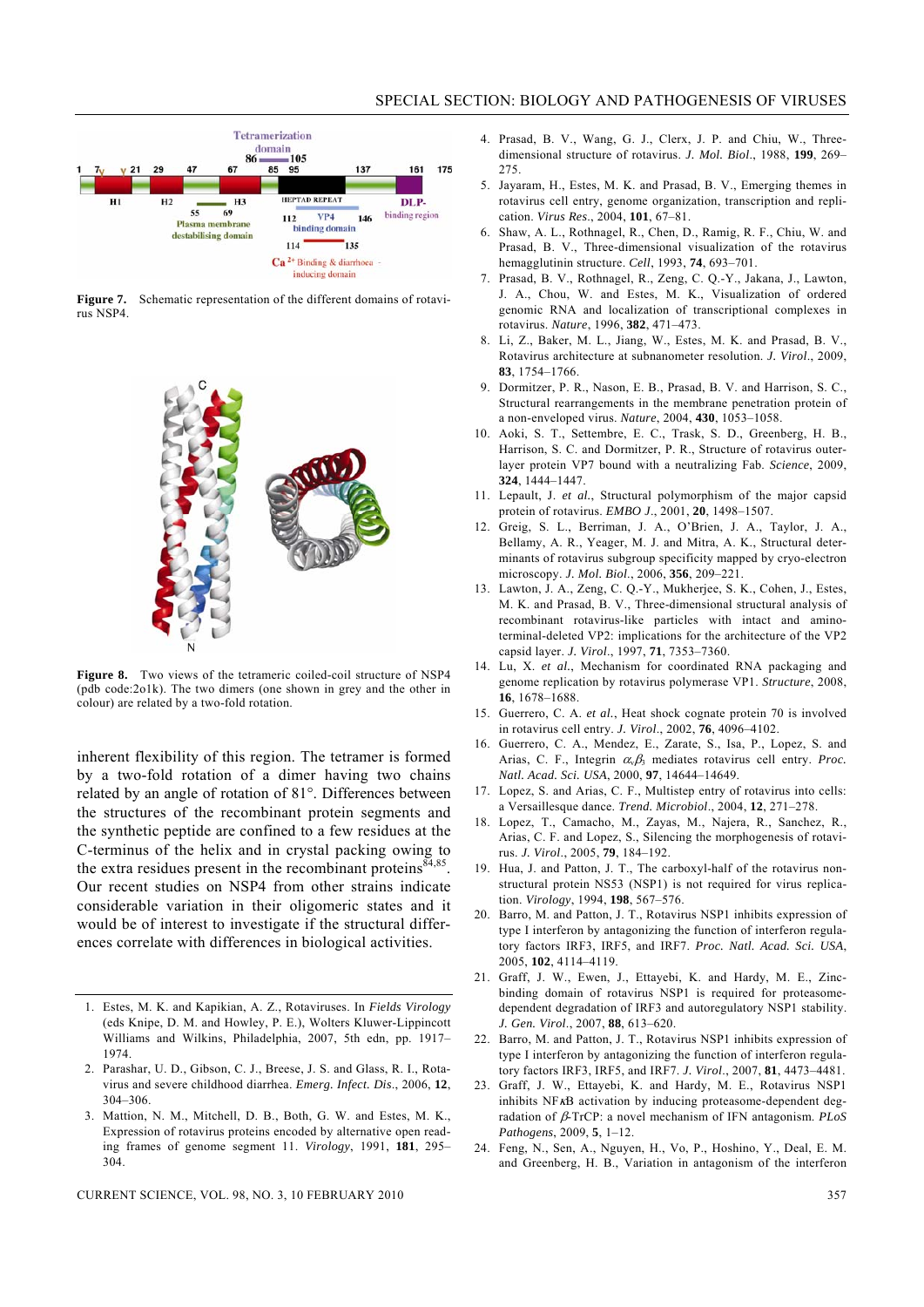response to rotavirus NSP1 results in differential infectivity in mouse embryonic fibroblasts. *J. Virol*., 2009, **83**, 6987–6994.

- 25. Patton, J. T. *et al.*, Effect of intragenic rearrangement and changes in the 3′ consensus sequence on NSP1 expression and rotavirus replication. *J. Virol*., 2001, **75**, 2076–2086.
- 26. Afrikanova, I., Miozzo, M. C., Giambiagi, S. and Burrone, O., Phosphorylation generates different forms of rotavirus NSP5. *J. Gen. Virol*., 1996, **77**, 2059–2065.
- 27. Gonzalez, S. A. and Burrone, O. R., Rotavirus NS26 is modified by addition of single O-linked residues of N-acetylglucosamine. *Virology*, 1991, **182**, 8–16.
- 28. Blackhall, J., Munoz, M., Fuentes, A. and Magnusson, G., Analysis of rotavirus nonstructural protein NSP5 phosphorylation. *J. Virol*., 1998, **72**, 6398–6405.
- 29. Poncet, D., Lindenbaum, P., L'Haridon, R. and Cohen, J., *In vivo*  and *in vitro* phosphorylation of rotavirus NSP5 correlates with its localization in viroplasms. *J. Virol*., 1997, **71**, 34–41.
- 30. Sen, A., Agresti, D. and Mackow, E. R., Hyperphosphorylation of the rotavirus NSP5 protein is independent of serine 67 or NSP2, and the intrinsic insolubility of NSP5 is regulated by cellular phosphatases. *J. Virol*., 2006, **80**, 1807–1816.
- 31. Afrikanova, I., Fabbretti, E., Miozzo, M. C. and Burrone, O. R., Rotavirus NSP5 phosphorylation is up-regulated by interaction with NSP2. *J. Gen. Virol*., 1998, **79**, 2679–2686.
- 32. Bar-Magen, T., Spencer, E. and Patton, J. T., An ATPase activity associated with the rotavirus phosphoprotein NSP5. *Virology*, 2007, **369**, 389–399.
- 33. Eichwald, C., Rodriguez, J. F. and Burrone, O. R., Characterization of rotavirus NSP2/NSP5 interactions and the dynamics of viroplasm formation. *J. Gen. Virol*., 2004, **85**, 625–634.
- 34. Torres-Vega, M. A., Gonzalez, R. A., Duarte, M., Poncet, D., Lopez, S. and Arias, C. F., The C-terminal domain of rotavirus NSP5 is essential for its multimerization, hyperphosphorylation and interaction with NSP6. *J. Gen. Virol*., 2000, **81**, 821–830.
- 35. Arnoldi, F., Campagna, M., Eichwald, C., Desselberger, U. and Burrone, O. R., Interaction of rotavirus polymerase VP1 with nonstructural protein NSP5 is stronger than that with NSP2. *J. Virol*., 2007, **81**, 2128–2137.
- 36. Berois, M., Sapin, C., Erk, I., Poncet, D. and Cohen, J., Rotavirus nonstructural protein NSP5 interacts with major core protein VP2. *J. Virol*., 2003, **77**, 1757–1763.
- 37. Campagna, M., Eichwald, C., Vascotto, F. and Burrone, O. R., RNA interference of rotavirus segment 11 mRNA reveals the essential role of NSP5 in the virus replicative cycle. *J. Gen. Virol*., 2005, **86**, 1481–1487.
- 38. Lopez, T., Rojas, M., Ayala-Breton, C., Lopez, S. and Arias, C. F., Reduced expression of the rotavirus NSP5 gene has a pleiotropic effect on virus replication. *J. Gen. Virol*., 2005, **86**, 1609–1617.
- 39. Sen, A., Sen, N. and Mackow, E. R., The formation of viroplasmlike structures by the rotavirus NSP5 protein is calcium regulated and directed by a C-terminal helical domain. *J. Virol*., 2007, **81**, 11758–11767.
- 40. Tarun, S. Z., Wells, S. E., Deardorff, V. A. and Sachs, A. B., Translation initiation factor eIF4G mediates in vitro poly(A) taildependent translation. *Proc. Natl. Acad. Sci. USA*, 1997, **94**, 9046–9051.
- 41. Wells, S. E., Hillner, P. E., Vale, R. D. and Sachs, A. B., Circularization of mRNA by eukaryotic translation initiation factors. *Mol. Cell*, 1998, **2**, 135–140.
- 42. Sachs, A., Physical and functional interactions between the mRNA cap structure and the poly(A) tail. In *Translational Control of Gene Expression* (eds Sonenberg, N., Hershey, J. W. B. and Mathews, M. B.), Cold Spring Harbor Laboratory Press, Cold Spring Harbor, New York, 2000, pp. 447–467.
- 43. Preiss, T. and Hentze, M. W., Dual function of the messenger RNA cap structure in poly(A)-tail-promoted translation in yeast. *Nature*, 1998, **392**, 516–520.
- 44. Poncet, D., Laurent, S. and Cohen, J., Four nucleotides are the minimal requirement for RNA recognition by rotavirus nonstructural protein NSP3. *EMBO J.*, 1994, **13**, 4165–4173.
- 45. Chizhikov, V. and Patton, J. T., A four-nucleotide translation enhancer in the 3'-terminal consensus sequence of the nonpolyadenylated mRNAs of rotavirus. *RNA*, 2000, **6**, 814–825.
- 46. Piron, M., Vende, P., Cohen, J. and Poncet, D., Rotavirus RNAbinding protein NSP3 interacts with eIF4GI and evicts the poly(A) binding protein from eIF4F. *EMBO J.*, 1998, **17**, 5811–5821.
- 47. Piron, M., Delaunay, T., Grosclaude, J. and Poncet, D., Identification of the RNA-binding, dimerization, and eIF4GI-binding domains of rotavirus nonstructural protein NSP3. *J. Virol*., 1999, **73**, 5411–5421.
- 48. Vitour, D., Lindenbaum, P., Vende, P., Becker, M. M. and Poncet, D., RoXaN, a novel cellular protein containing TPR, LD, and zinc finger motifs, forms a ternary complex with eukaryotic initiation factor 4G and rotavirus NSP3. *J. Virol*., 2004, **78**, 3851–3862.
- 49. Harb, M. *et al.*, Nuclear localization of cytoplasmic poly(A) binding protein upon rotavirus infection involves the interaction of NSP3 with eIF4G and RoXaN. *J. Virol*., 2008, **82**, 11283– 11293.
- 50. Padilla-Noriega, M., Paniagua, O. and Guzman-Leon, S., Rotavirus protein NSP3 shuts off host cell protein synthesis. *Virology*, 2002, **298**, 1–7.
- 51. Varani, G. and Allain, F. H.-T., How a rotavirus hijacks the human protein synthesis machinery. *Nature Struct. Biol*., 2002, **9**, 158–160.
- 52. Montero, H., Arias, C. F. and Lopez, S., Rotavirus nonstructural protein NSP3 is not required for viral protein synthesis. *J. Virol*., 2006, **80**, 9031–9038.
- 53. Mossel, E. C. and Ramig, R. F., Rotavirus genome segment 7 (NSP3) is a determinant of extraintestinal spread in the neonatal mouse. *J. Virol*., 2002, **76**, 6502–6509.
- 54. Mossel, E. C. and Ramig, R. F., A lymphatic mechanism of rotavirus extraintestinal spread in the neonatal mouse. *J. Virol*., 2003, **77**, 12352–12356.
- 55. Mattion, N. M., Cohen, J., Aponte, C. and Estes, M. K., Characterization of an oligomerization domain and RNA-binding properties on rotavirus nonstructural protein NS34. *Virology*, 1992, **190**, 68–83.
- 56. Rao, C. D., Das, M., Ilango, P., Lalwani, R., Rao, B. S. and Gowda, K., Comparative nucleotide and amino acid sequence analysis of the sequence-specific RNA-binding rotavirus nonstructural protein NSP3. *Virology*, 1995, **207**, 327–333.
- 57. Deo, R. C., Groft, C. M., Rajashankar, K. R. and Burley, S. K., Recognition of the rotavirus mRNA 3′ consensus by an asymmetric NSP3 homodimer. *Cell*, 2002, **108**, 71–81.
- 58. Groft, C. M. and Burley, S. K., Recognition of eIF4G by rotavirus NSP3 reveals a basis for mRNA circularization. *Mol. Cell*, 2002, **9**, 1273–1283.
- 59. Gallegos, C. O. and Patton, J. T., Characterization of rotavirus replication intermediates: a model for the assembly of singleshelled particles. *Virology*, 1989, **172**, 616–627.
- 60. Fabbretti, E., Afrikanova, I., Vascotto, F. and Burrone, O. R., Two non-structural rotavirus proteins, NSP2 and NSP5, form viroplasm-like structures *in vivo*. *J. Gen. Virol*., 1999, **80**, 333– 339.
- 61. Taraporewala, Z. F., Chen, D. and Patton, J. T., Multimers formed by the rotavirus nonstructural protein NSP2 bind to RNA and have nucleoside triphosphatase activity. *J. Virol*., 1999, **73**, 9934– 9943.
- 62. Taraporewala, Z. F. and Patton, J. T., Identification and characterization of the helix-destabilizing activity of rotavirus nonstructural protein NSP2. *J. Virol*., 2001, **75**, 4519–4527.
- 63. Kumar, M. *et al.*, Crystallographic and biochemical analysis of rotavirus NSP2 with nucleotides reveals a nucleoside diphosphate kinase-like activity. *J. Virol*., 2007, **81**, 12272–12284.

358 CURRENT SCIENCE, VOL. 98, NO. 3, 10 FEBRUARY 2010